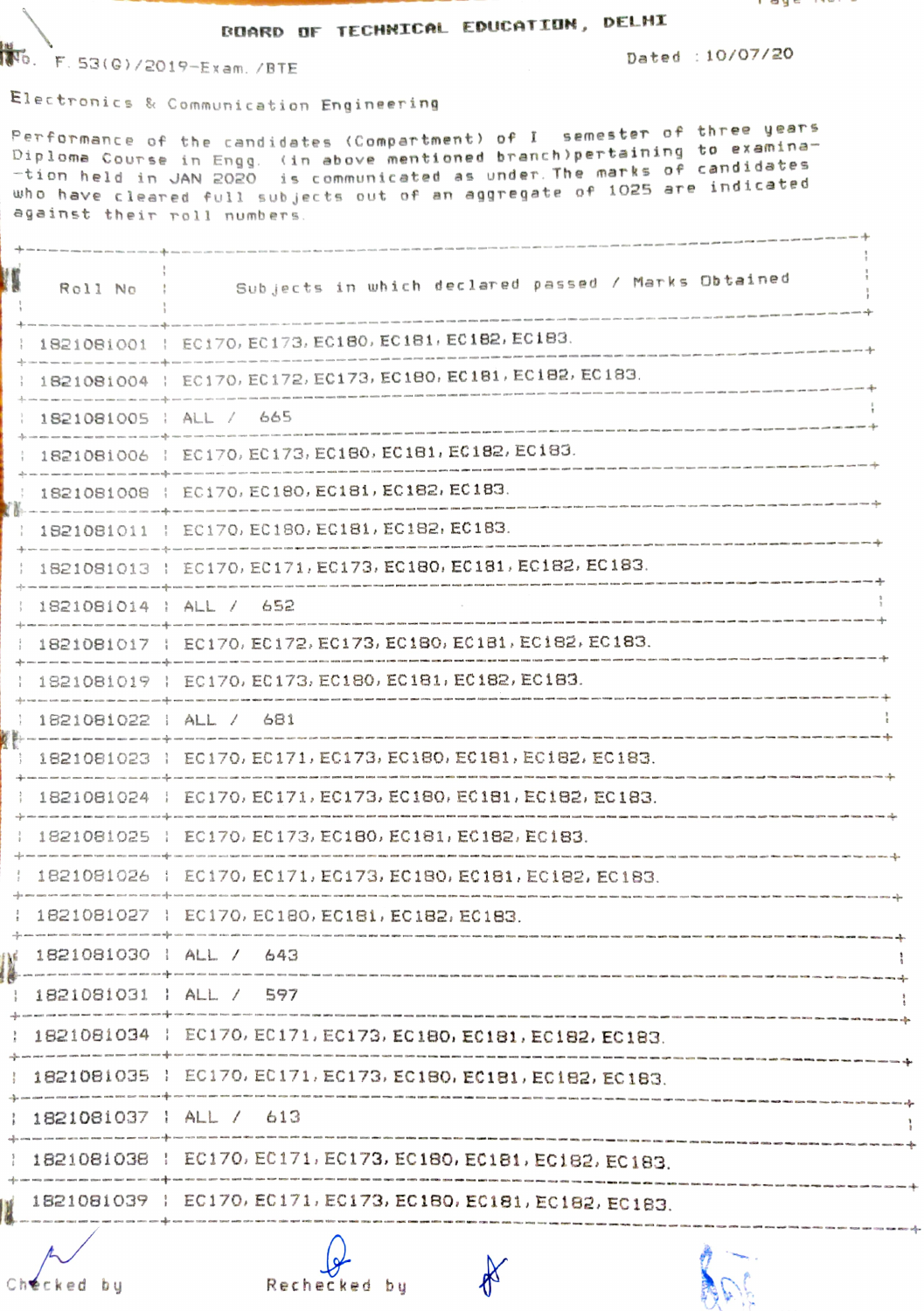|                        | Hade no. E                                                    |  |
|------------------------|---------------------------------------------------------------|--|
| Roll No                | Subjects in which declared passed / Marks Obtained            |  |
|                        | 1821081041   EC170, EC171, EC173, EC180, EC181, EC182, EC183. |  |
|                        | 1821081045   EC170, EC180, EC181, EC182, EC183.               |  |
|                        | 1821081046   EC173, EC180, EC181.                             |  |
|                        | $1821081047 + EC170, EC173, EC180, EC181, EC182, EC183.$      |  |
| 1821081048   ALL / 549 |                                                               |  |
|                        | 1821081049   EC170, EC171, EC173, EC180, EC181.               |  |
|                        | 1821081050   EC170, EC171, EC173, EC180, EC181, EC182, EC183. |  |
|                        | 1821081051   EC170, EC171, EC173, EC180, EC181, EC182, EC183. |  |
| Checked                | Recherk                                                       |  |